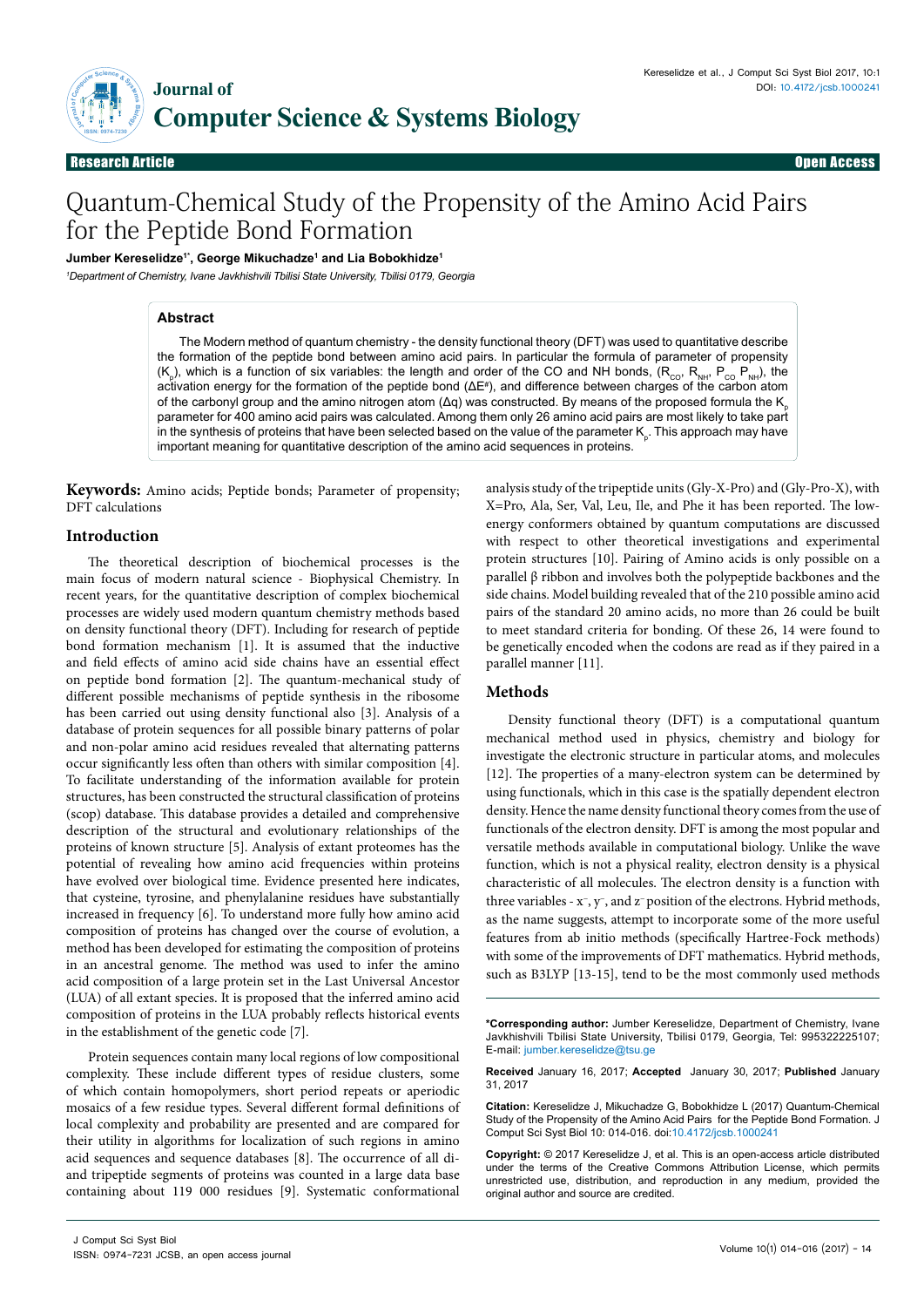for computational chemistry and Biology. Calculations were performed using software, "Priroda" in regime of the reaction coordinate [16].

# **Results**

The aim of this work is a quantitative description of the propensity of 400 pairs of 20 amino acids for the formation of peptide bond using quantum - chemical method of density functional theory (DFT). For the study of the conformation of 20 amino acids by Kolaskar and Ramabraham 400 options were selected also [17]. As know, at the stage of activation of the formation of the peptide bond between two amino acids the C-O bond of the first and N-H bond of the second one are ruptured, what leads to C-N bond formation with release of water molecule (Figure 1). With the aim of quantitative description of peptide bond formation by the quantum-chemical method DFT the bond orders of carbonyl and amino groups ( $P_{CO}$ ,  $P_{NH}$ ) and corresponding bond lengths ( $R_{CO}$ ,  $R_{NH}$ ), difference values of charge between C and N atoms  $(\Delta q)$ , as well as the activation energy  $(\Delta E^*)$  and the reaction energy (∆E) have been calculated. In addition, it must satisfy the condition of exothermic formation of the peptide bond (∆E<0). The increase of bond lengths  $R_{CO}$  and  $R_{NH}$ , as well as the difference of charges between carbon atom of carbonyl group and nitrogen atom the amino group (∆q) causes an increase in the value of the parameter of the propensity of amino acids of formation of peptide bond  $(K_p)$ . Hence, these values in the formula  $K_p$  placed in the numerator. On the other hand, the



**Figure 1:** Scheme of the peptide bond formation resulting from the interaction of two different amino acid.

decrease of bond orders  $P_{CO}$  and  $P_{NH}$ , as well as the activation energy  $\Delta E^*$  the parameter of propensity of the peptide bond formation (K<sub>p</sub>) also increases. Hence, these values are in denominator of the formula. Consequently, the formula, for the quantitative description of the effect of R-groups of the formation of peptide bond was built.

$$
K_P = \frac{\Delta q.R_{NH} . R_{CO}}{P_{NH} . P_{CO} . \Delta E^*}
$$

From the analysis of the data of Table 1, one can make a general conclusion relatively of the parameter of propensity of amino acids for the formation of peptide bond  $(K_p)$ . In Particular,  $K_p$  inversely proportional of the activation energy  $\Delta E^*$  of peptide bond formation. In this row the pairs of the amino acids are listed in order of increase of the values of  $K_{p}$  and we expect that, they must be presented in proteins more often (for example 21-26 amino acid pairs, from Table 1). Such conclusion, at first glance may seem a less convincing, however from the point of view of the R-group's influence on the ability of the peptide bond formation of amino acids  $K_p$  parameter can be successfully applied to the quantitative description of this process. In addition, the value of the reaction energy is always negative, which is common for exothermic reactions. In other cases, values of  $K_p$  is low, which indicates on difficulty of peptide bond formation. It is known that the pairing of amino acids in proteins are encoded by nucleotide base sequences of RNA. On the other hand, the formation of peptide bonds is much dependent on the influence of inductive and steric effects of R-groups. One can consider that, the energy ( $\Delta E^*$ ,  $\Delta E$ ), electronic ( $q_N$ ,  $q_C$ ,  $P_{CO}$  and  $P_{NH}$ ) and structural ( $R_{CO}$  and  $R_{NH}$ ) values contained in the Table 1, has completely reasonable values, from the viewpoint of chemical reactions. Such choice of amino acid pairs is probably caused by different direction of influence of inductive and steric effect of R-groups with respect to formation of peptide bonds. It means, that one R-group can promote, but other one prevent the formation of peptide bond. The proposed quantum-chemical formula of amino acid pairs for the peptide bond formation, in our opinion may contribute to the prediction of the direction of peptide bond formation of a quantitative description of the propensity.

| N               | Amino acid pairs | $\Delta E^*$ , kJ/mol | $\Delta q$ | $P_{co}$ | $P_{NH}$ | $R_{co}$ Å | $R_{NH}$ $\AA$ | $K_p$ 10 <sup>-2</sup> | ∆E, kJ/mol |
|-----------------|------------------|-----------------------|------------|----------|----------|------------|----------------|------------------------|------------|
|                 | Thr-Asn          | 19.4                  | 0.24       | 0.86     | 0.77     | 1.45       | 1.10           | 3.0                    | $-23.1$    |
| $\overline{2}$  | Val-Met          | 24.1                  | 0.22       | 0.81     | 0.67     | 1.55       | 1.20           | 3.1                    | $-68.2$    |
| 3               | Pro-Lys          | 24.4                  | 0.19       | 0.71     | 0.66     | 1.55       | 1.20           | 3.1                    | $-34.1$    |
| 4               | Ileu-Phe         | 26.5                  | 0.25       | 0.81     | 0.65     | 1.55       | 1.20           | 3.3                    | $-23.6$    |
| 5               | Gln-Trp          | 21.0                  | 0.26       | 0.88     | 0.76     | 1.55       | 1.20           | 3.4                    | $-30.4$    |
| 6               | Gln-tyr          | 26.2                  | 0.29       | 0.81     | 0.66     | 1.55       | 1.20           | 3.8                    | $-11.8$    |
| $\overline{7}$  | Leu-Ser          | 17.1                  | 0.24       | 0.83     | 0.74     | 1.50       | 1.15           | 3.9                    | $-27.8$    |
| 8               | Tyr-His          | 16.2                  | 0.25       | 0.90     | 0.73     | 1.50       | 1.15           | 4.1                    | $-41.9$    |
| 9               | Thr-Trp          | 18.4                  | 0.24       | 0.79     | 0.63     | 1.55       | 1.20           | 4.8                    | $-39.4$    |
| 10 <sup>°</sup> | Pro-Arg          | 19.7                  | 0.28       | 0.79     | 0.66     | 1.55       | 1.20           | 5.1                    | $-32.8$    |
| 11              | Arg-Trp          | 15.0                  | 0.22       | 0.78     | 0.67     | 1.55       | 1.20           | 5.2                    | $-5.5$     |
| 12              | Thr-Tyr          | 14.1                  | 0.22       | 0.79     | 0.68     | 1.55       | 1.20           | 5.4                    | $-60.4$    |
| 13              | Trp-Gln          | 10.5                  | 0.24       | 0.86     | 0.73     | 1.50       | 1.15           | 6.2                    | $-23.5$    |
| 14              | His-Ala          | 11.6                  | 0.22       | 0.77     | 0.68     | 1.55       | 1.20           | 6.7                    | $-39.4$    |
| 15              | Tyr-Asp          | 10.6                  | 0.25       | 0.82     | 0.72     | 1.50       | 1.15           | 6.9                    | $-49.9$    |
| 16              | Thr-Phe          | 7.6                   | 0.25       | 0.86     | 0.78     | 1.45       | 1.10           | 7.8                    | $-78.7$    |
| 17              | Thr-His          | 6.3                   | 0.23       | 0.80     | 0.69     | 1.55       | 1.20           | 12.3                   | $-57.2$    |
| 18              | Gln-Arg          | 6.7                   | 0.25       | 0.74     | 0.67     | 1.55       | 1.20           | 14.0                   | $-4.5$     |
| 19              | Glu-Lys          | 5.7                   | 0.25       | 0.81     | 0.66     | 1.55       | 1.20           | 15.5                   | $-41.5$    |
| 20              | Tyr-Glu          | 3.7                   | 0.18       | 0.79     | 0.66     | 1.55       | 1.20           | 17.3                   | $-57.7$    |
| 21              | Thr-Glu          | 6.3                   | 0.24       | 0.75     | 0.58     | 1.60       | 1.25           | 17.4                   | $-50.0$    |
| 22              | Ala-Ser          | 6.3                   | 0.29       | 0.77     | 0.59     | 1.60       | 1.25           | 20.3                   | $-44.6$    |

Table 1: The values of activation energy (∆E#), difference of charge between carbon atom of carbonyl group and nitrogen atom of amino group (∆q), bond orders and bond lengths of CO and NH bonds (P<sub>cO</sub>, P<sub>NH</sub>, R<sub>CO</sub>, (A) R<sub>NH</sub>, (A) and the parameter of propensity of peptide bond formation (K<sub>P</sub>).